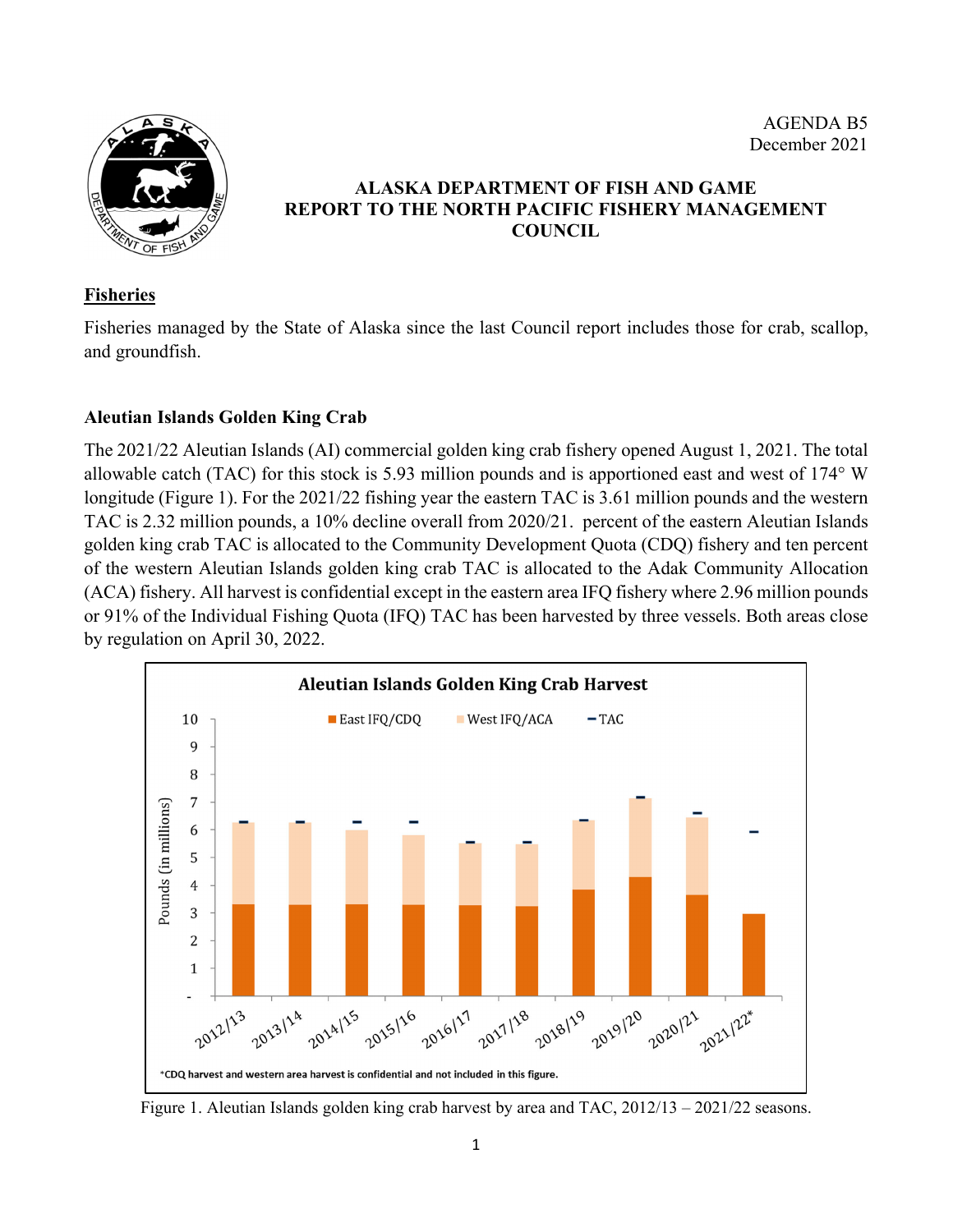#### **Eastern Bering Sea Tanner Crab**

The 2021/22 Bering Sea District Tanner crab fishery opened in the western area (West of 166° W longitude) on October 15, 2021, with a TAC of 1.1 million pounds with ten percent, 110,000 pounds, allocated to CDQ fisheries. The 2021/22 TAC is 53% lower than in 2020/21. Through November 24, 62,000 pounds have been harvested by four vessels in the IFQ fishery and there has been no effort in the CDQ fishery (Figure 2).



Figure 2. Eastern Bering Sea Tanner crab harvest and TAC, 2012/13 – 2021/22 seasons.

#### **Scallop**

Weathervane scallop fisheries in the Yakutat, Kodiak, Alaska Peninsula, Dutch Harbor, and the Bering Sea registration areas opened on July 1, 2021. The cumulative guideline harvest level (GHL) for the 2021/22 season is 345,500 pounds of shucked meats, a 68,000 pound increase from the 2020/21 cumulative GHL (Table 1). To date 278,635 pounds of shucked meats have been harvested (Figure 3).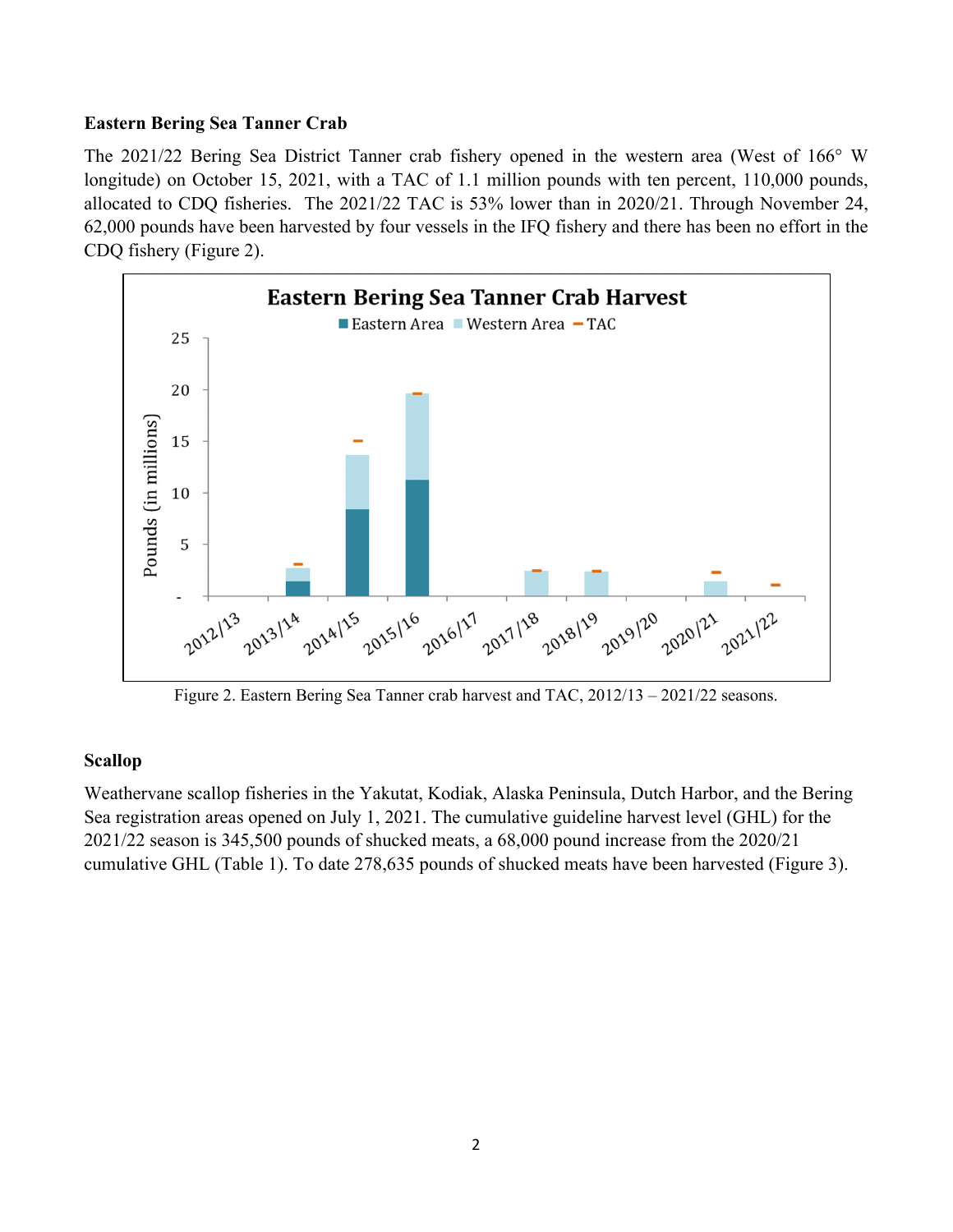| 2021/22 Alaska Weathervane Scallop Guideline Harvest and Crab Bycatch Levels |                                                                    |                                                         |                                        |                  |  |  |  |
|------------------------------------------------------------------------------|--------------------------------------------------------------------|---------------------------------------------------------|----------------------------------------|------------------|--|--|--|
|                                                                              |                                                                    |                                                         | <b>Bycatch Limits (number of crab)</b> |                  |  |  |  |
| <b>Registration Area</b>                                                     |                                                                    | District/Management Unit   GHL (pounds of shucked meat) | <b>Tanner Crab</b>                     | <b>King Crab</b> |  |  |  |
| Yakutat                                                                      |                                                                    | 145,000                                                 | N/A                                    | N/A              |  |  |  |
| Prince William                                                               | East Kayak Subsection                                              | Closed for the 2021/22 season                           | N/A                                    | N/A              |  |  |  |
| Sound                                                                        | West Kayak Subsection                                              | 8,000                                                   | N/A                                    | N/A              |  |  |  |
| Cook Inlet                                                                   | Kamishak Bay District                                              | Closed for the 2021/22 season                           | N/A                                    | N/A              |  |  |  |
| Kodiak                                                                       | Northeast District                                                 | 30,000                                                  | 18,000                                 | 25               |  |  |  |
|                                                                              | Shelikof District                                                  | 80,000                                                  | 40,000                                 | 25               |  |  |  |
|                                                                              | Southwest District                                                 | 35,000                                                  | 21,000                                 | 25               |  |  |  |
|                                                                              | Southeast District                                                 | 15,000                                                  | 9,000                                  | 25               |  |  |  |
|                                                                              | Semidi Islands District <sup>1</sup>                               | <b>Exploratory Area (Commissioner's Permit)</b>         |                                        |                  |  |  |  |
| Alaska Peninsula                                                             | 160 $^{\circ}$ to 161 $^{\circ}$ W. long                           | 7,500                                                   | 3,750                                  | 25               |  |  |  |
|                                                                              | Unimak Bight <sup>+</sup>                                          | 7,500                                                   | 4,500                                  | 25               |  |  |  |
| Dutch Harbor                                                                 | Bering Sea waters                                                  | 5,000                                                   | 3,750                                  | 10               |  |  |  |
|                                                                              | Pacific Ocean waters                                               | 5,000                                                   | 3,750                                  | 10               |  |  |  |
| Bering Sea                                                                   |                                                                    |                                                         | 18,750                                 | 100              |  |  |  |
|                                                                              |                                                                    | 7,500                                                   | C.opilio & hybrids                     |                  |  |  |  |
|                                                                              |                                                                    |                                                         | 11,250                                 |                  |  |  |  |
|                                                                              | Commissioner's Permit required to harvest scallops in these areas. |                                                         |                                        |                  |  |  |  |

Table 1. Weathervane scallop guideline harvest level and bycatch limits, by area for 2021/22.



#### **Pacific Cod**

State-water Pacific cod fisheries are established in the Prince William Sound, Cook Inlet, Kodiak, Chignik, South Alaska Peninsula, and Bering Sea/Aleutian Islands Management Areas. Guideline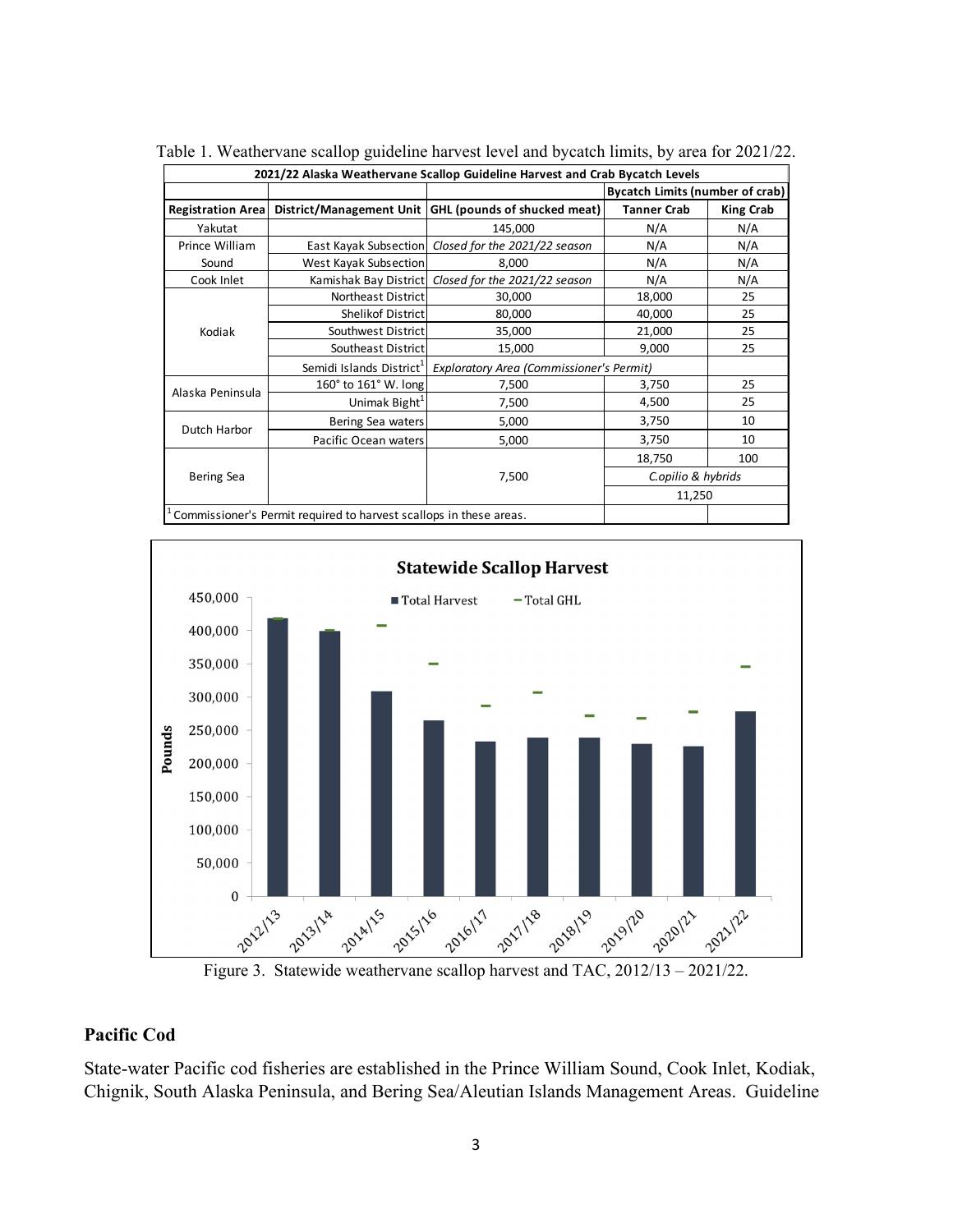Harvest Levels (GHLs) are calculated as a percentage of area ABCs. 2021 GHLs and harvest to date are as follows:

| <b>State Water Pacific Cod GHL and Harvest</b>                                                         |                                                |        |          |                             |                                           |  |  |  |  |
|--------------------------------------------------------------------------------------------------------|------------------------------------------------|--------|----------|-----------------------------|-------------------------------------------|--|--|--|--|
| <b>State Management Area</b>                                                                           | <b>ABC</b> and GHL<br>percentage in regulation |        | Gear     | <b>2021 GHL</b><br>(pounds) | Harvest**<br>(pounds)<br>through 11/29/21 |  |  |  |  |
| Prince William Sound                                                                                   | EGOA - 25%                                     |        | Jig/Pot  | 164,107                     |                                           |  |  |  |  |
|                                                                                                        |                                                |        | Longline | 929,937                     | 877,891                                   |  |  |  |  |
|                                                                                                        | CGOA - 25%                                     | 8.75%  | Jig      | 263,428                     |                                           |  |  |  |  |
| Chignik                                                                                                |                                                |        | Pot      | 2,370,849                   | 2,344,095                                 |  |  |  |  |
| Kodiak                                                                                                 |                                                | 12.50% | Jig      | 1,881,626                   | 1,751,809                                 |  |  |  |  |
|                                                                                                        |                                                |        | Pot      | 1,881,626                   | 1,897,975                                 |  |  |  |  |
|                                                                                                        |                                                | 3.75%  | Jig      | 169,348                     |                                           |  |  |  |  |
| Cook Inlet                                                                                             |                                                |        | Pot      | 959,639                     | 943,839                                   |  |  |  |  |
|                                                                                                        | WGOA - 30%                                     |        | Jig      | 792,267                     | 637,494                                   |  |  |  |  |
| South Alaska Peninsula                                                                                 |                                                |        | Pot      | 4,489,514                   | 4,053,162                                 |  |  |  |  |
|                                                                                                        | Bering Sea - 10%                               |        | Jig      | 100,000                     |                                           |  |  |  |  |
| Dutch Harbor Subdistrict                                                                               |                                                |        | Pot      | 27,292,000                  | 27,585,848                                |  |  |  |  |
| Aleutian Islands Subdistrict*                                                                          | Aleutian Islands - 39%                         |        | All      | 15,000,000                  | 14,777,163                                |  |  |  |  |
| *AI Subdistrict GHL is capped at 15 million pounds (6,804 mt)<br>** excludes confidential harvest data |                                                |        |          |                             |                                           |  |  |  |  |

Since the last report to the Council, state-waters Pacific cod harvest has occurred in the Kodiak and South Alaska Peninsula jig gear fisheries, but harvest is confidential (Figure 4). Since the 2021 Dutch Harbor Subdistrict GHL was achieved, the 2022 GHL will be established at 11% of the Bering Sea Pacific cod ABC.



Figure 4. Summary of 2021 State waters Pacific cod harvest through November 29, 2021 by management area. Excludes confidential harvest data.